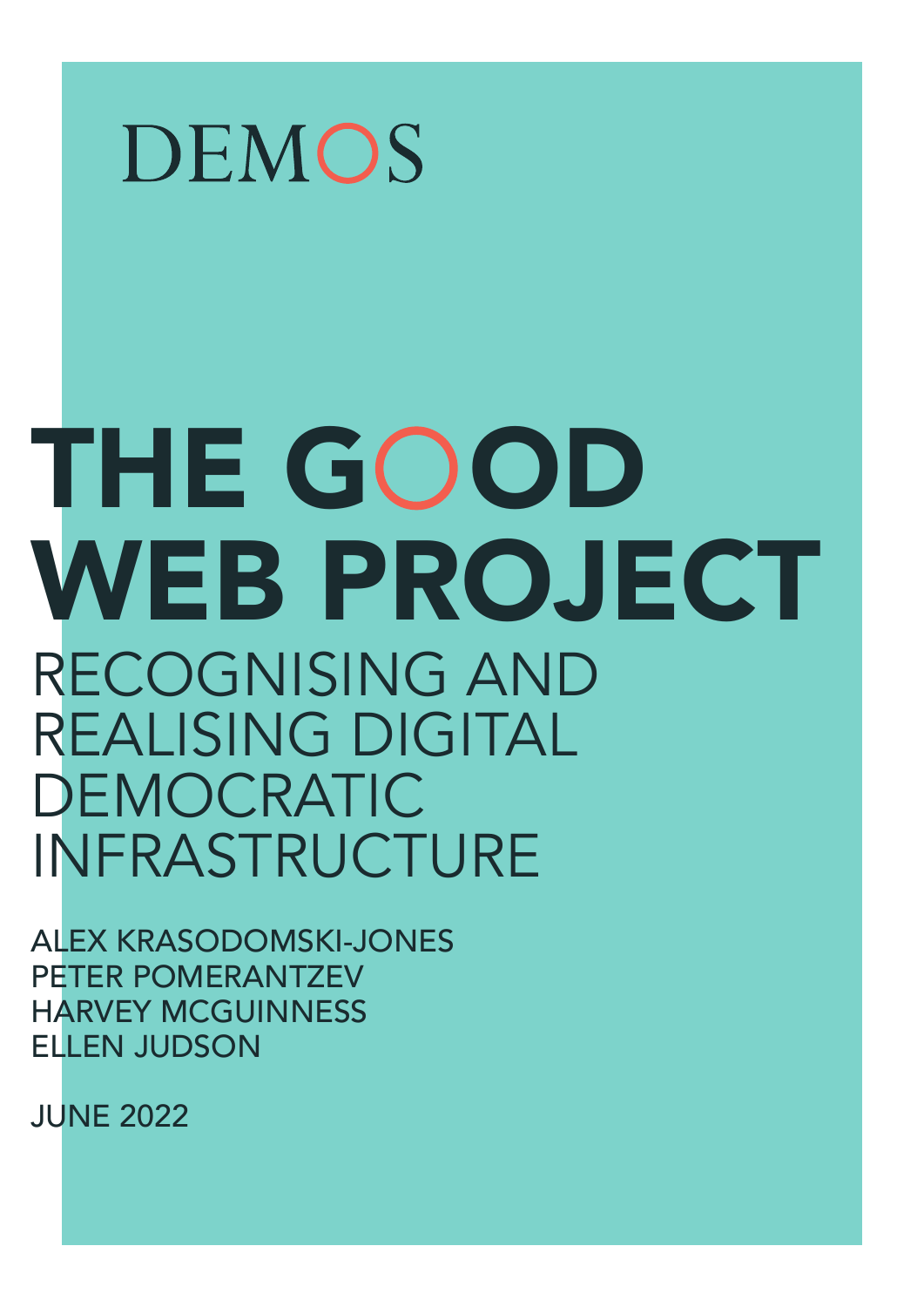### Open Access. Some rights reserved.

Open Access. Some rights reserved. As the publisher of this work, Demos wants to encourage the circulation of our work as widely as possible while retaining the copyright. We therefore have an open access policy which enables anyone to access our content online without charge. Anyone can download, save, perform or distribute this work in any format, including translation, without written permission. This is subject to the terms of the Creative Commons By Share Alike licence. The main conditions are:

- Demos and the author(s) are credited including our web address [www.demos.co.uk](http://www.demos.co.uk)
- If you use our work, you share the results under a similar licence

### A full copy of the licence can be found at [https://creativecommons.org/licenses/](https://creativecommons.org/licenses/by-sa/3.0/legalcode) [by-sa/3.0/legalcode](https://creativecommons.org/licenses/by-sa/3.0/legalcode)

You are welcome to ask for permission to use this work for purposes other than those covered by the licence. Demos gratefully acknowledges the work of Creative Commons in inspiring our approach to copyright. To find out more go to [www.creativecommons.org](http://www.creativecommons.org)



Published by Demos June 2022 © Demos. Some rights reserved. 15 Whitehall, London, SW1A 2DD T: 020 3878 3955 [hello@demos.co.uk](mailto:hello@demos.co.uk) [www.demos.co.uk](http://www.demos.co.uk)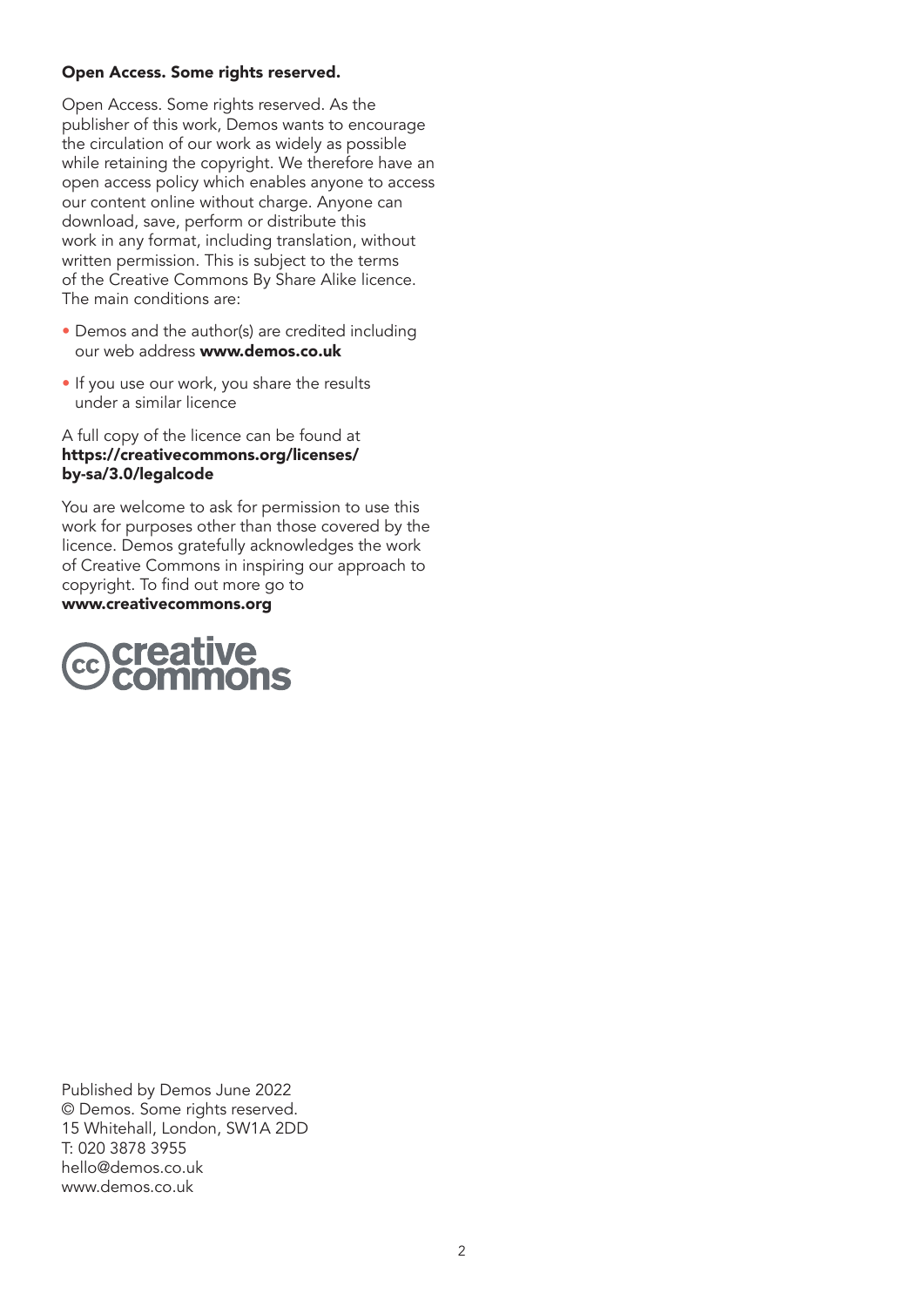# **CONTENTS**

| <b>ACKNOWLEDGEMENTS</b>     | <b>PAGE 4</b>  |
|-----------------------------|----------------|
| <b>INTRODUCTION</b>         | <b>PAGE 5</b>  |
| THE GOOD WEB                | <b>PAGE 7</b>  |
| <b>THE POWERFUL CITIZEN</b> | <b>PAGE 9</b>  |
| <b>THE DIGITAL COMMONS</b>  | <b>PAGE 11</b> |
| <b>SECURITIZED OPENNESS</b> | PAGE 13        |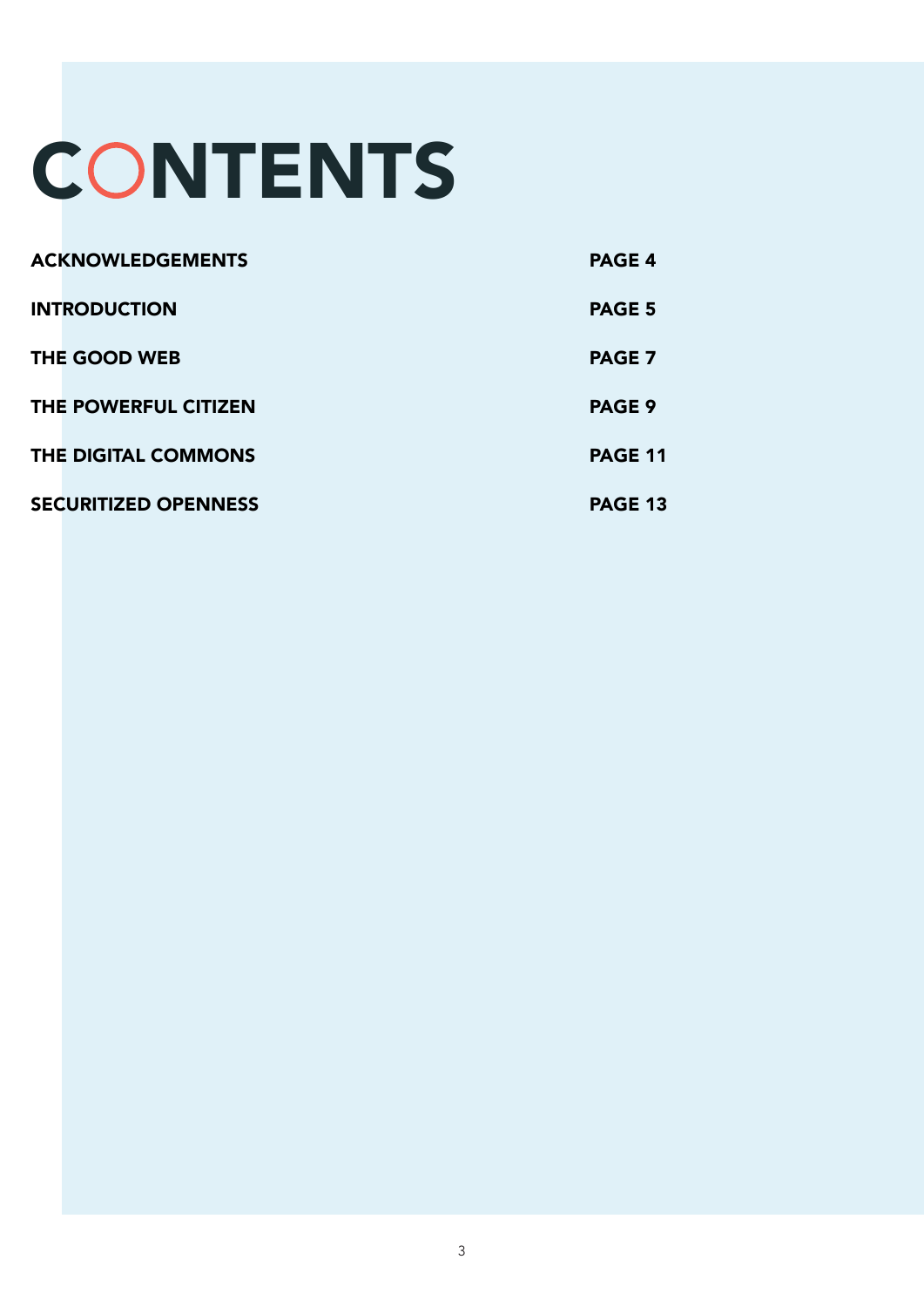### <span id="page-3-0"></span>ACKNOWLEDGEMENTS

Demos would like to thank Capita for their generous support for our Relational Public Services We started writing this piece before the pandemic. It felt like a useful thing to do back then: to purchase a high definition webcam and shout "what does Good look like?" at whoever would listen. Chloe and Henry at the Institute for Strategic Dialogue, Peter, and the team at the German Marshall Fund - Lindsay, Amber, Laura and Ishmael - turned it into a real thing. Thanks also to Chris Beall for his thoughtful comments. Enormous thank you to everyone from around the globe who attended one of our workshops, and for taking on some enormous questions.

I'm a bit more hopeful now. The Biden administration's Declaration for the Future of the Internet is an enormous step forward. The UN's Roadmap for Digital Cooperation is another. The centrality to these pledges of human rights, the importance of multistakeholder governance and access, and the language of infrastructure will, I hope, fill the many brilliant people worrying about these things with a degree of cautious optimism. It does me.

This is my last report after seven years at Demos and at the Centre for the Analysis of Social Media there. I'm immensely proud of the work we've done here in that time, particularly around the question of what a Good Internet might look like: from design to regulation, moderation to business models. So one last round of thank yous: my brilliant co-conspirator Josh, the team at CASM led by Ellen, and to Jamie Bartlett and Carl Miller who gave me a shot at this in the first place.

Alex Krasodomski

June 2022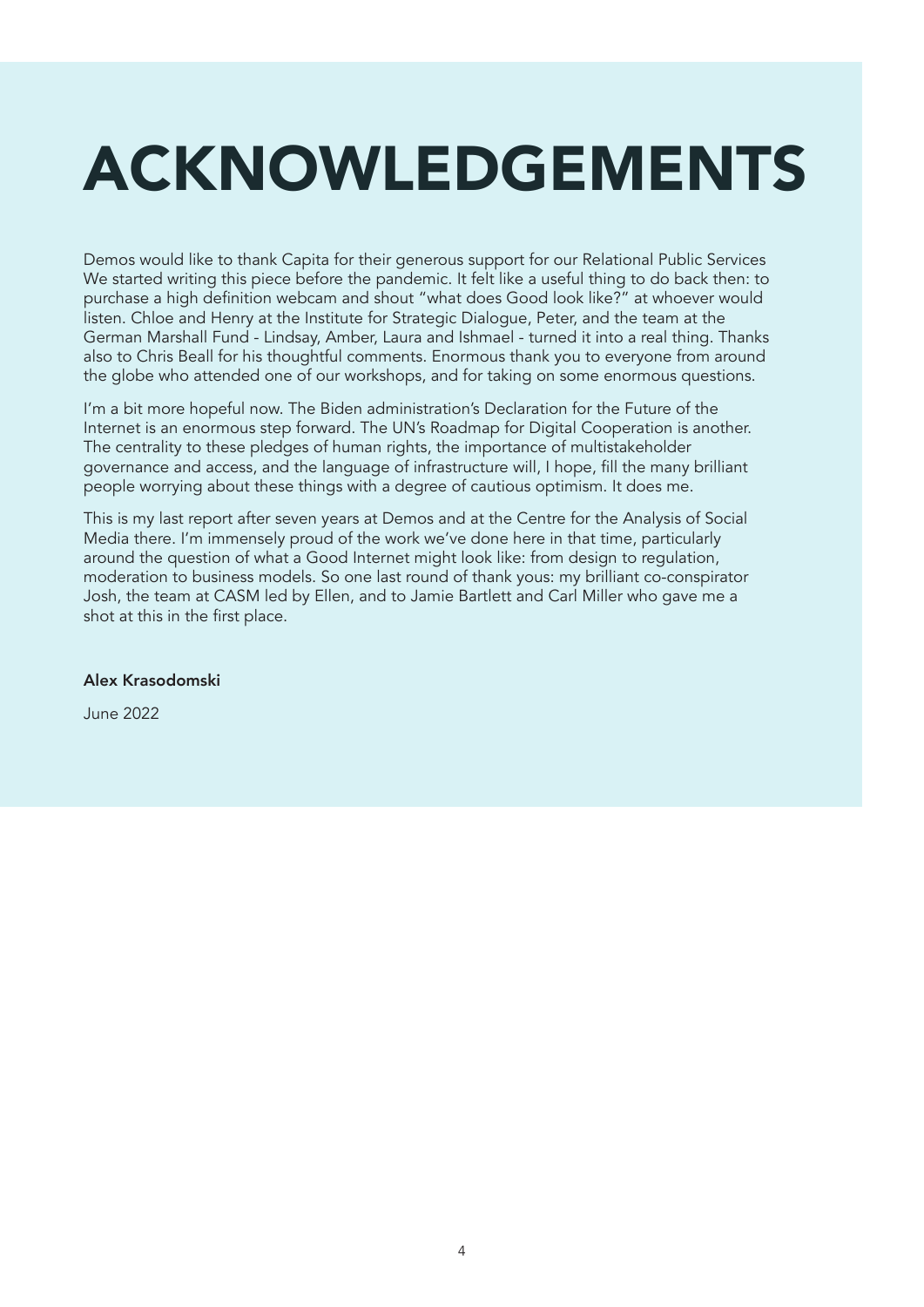# <span id="page-4-0"></span>INTRODUCTION

The Good Web is a public infrastructure project.

All too frequently, liberal societies struggle to articulate what a good Internet would look like.

Some of it is hubris, a hangover from the days we celebrated the sight of smartphones in Tahrir Square and thought Twitter would be the vanguard of democracy as the world moved online.

Some of it is plain short-sightedness. While the architects of the Internet were thinking about tomorrow, we were worrying about yesterday. We are obsessed with problems and short on solutions. We see digital technology as something that happens to us, something to react to, to clean up, rather than something to steer. Our political leaders are far more adept at identifying what they don't like about the Internet than identifying what they do.

More dangerous still are blueprints for a future Internet that fail to challenge the most important paradigms. These tend to look like calls for better, safer, more palatable platforms, but the same platforms, still built on data monopolies, attention economies and shareholder demands.

Some of it is down to a language gap. We are trapped in a lexicon that from the start was too broad, too diffuse: words like safe, community, and platform, or ancient metaphors like the Public Square. This vocabulary is further twisted by millions of dollars of public relations money, and deceptive labels like sharing or reach or influence which all obscure the ways in which global technology companies have rewritten the language that underpins our societies, media and politics.

Some of it is plain old disagreement. No two democracies are alike. There are things we agree on, and things we don't. Since the turn of the millennium, new democracies have sprung up, bringing their own hopes and fears and values, while old democracies have found their institutions to be built on foundations less solid than they might have hoped. From the US to Taiwan, from India to Germany, there is no true consensus on what liberal

democratic values ought to be, less still consensus on how to realise these values online.

To realise a Good Web, we need to flip the script, and challenge the status quo with proactive plans. We must understand that democracies need things to work: things like public space, private space, access to good quality information, freedom of expression, and protections for human rights. We have tried outsourcing them, mostly to the private sector: that experiment must now end.

Changes to the Internet happen when people do things. Developers build stuff, and that stuff forms the bedrock of digital society. It's here where we need change: in development, not in production, to borrow a phrase from programming. Tacking a fact-checking service or 'redirect method' onto the side of a freewheeling technology like Facebook is a waste of time, and twenty years too late anyway. Demanding platforms protect "democratically important content" while stamping out "misinformation" is wishful thinking that fails to tackle how and why monopoly tech platforms are designed. We need to affect the ways in which the Internet is being built, from top to toe.

This is a call for innovation and support and celebration: sluggish, iterative changes to platforms fundamentally designed to resist them and beholden to profit or entrenched political power is getting us nowhere. We can cautiously applaud positive changes as damage control, but enough with the PRexercise 'solutions' that cling to the side of platforms like limpets on a tanker: celebrating this nonsense does nothing but dig us deeper into a hole. Enough with the democratic experiments that amount to little more than opinion polling. Pour that money into people, businesses and civil society that are trying something new. Celebrate them, fund them, but guide them: help them listen to the demands and responsibilities of democracy, and feed those demands into the lines of code and the standards and protocols and infrastructure they sit on.

Whether they are the goals of Internet design, the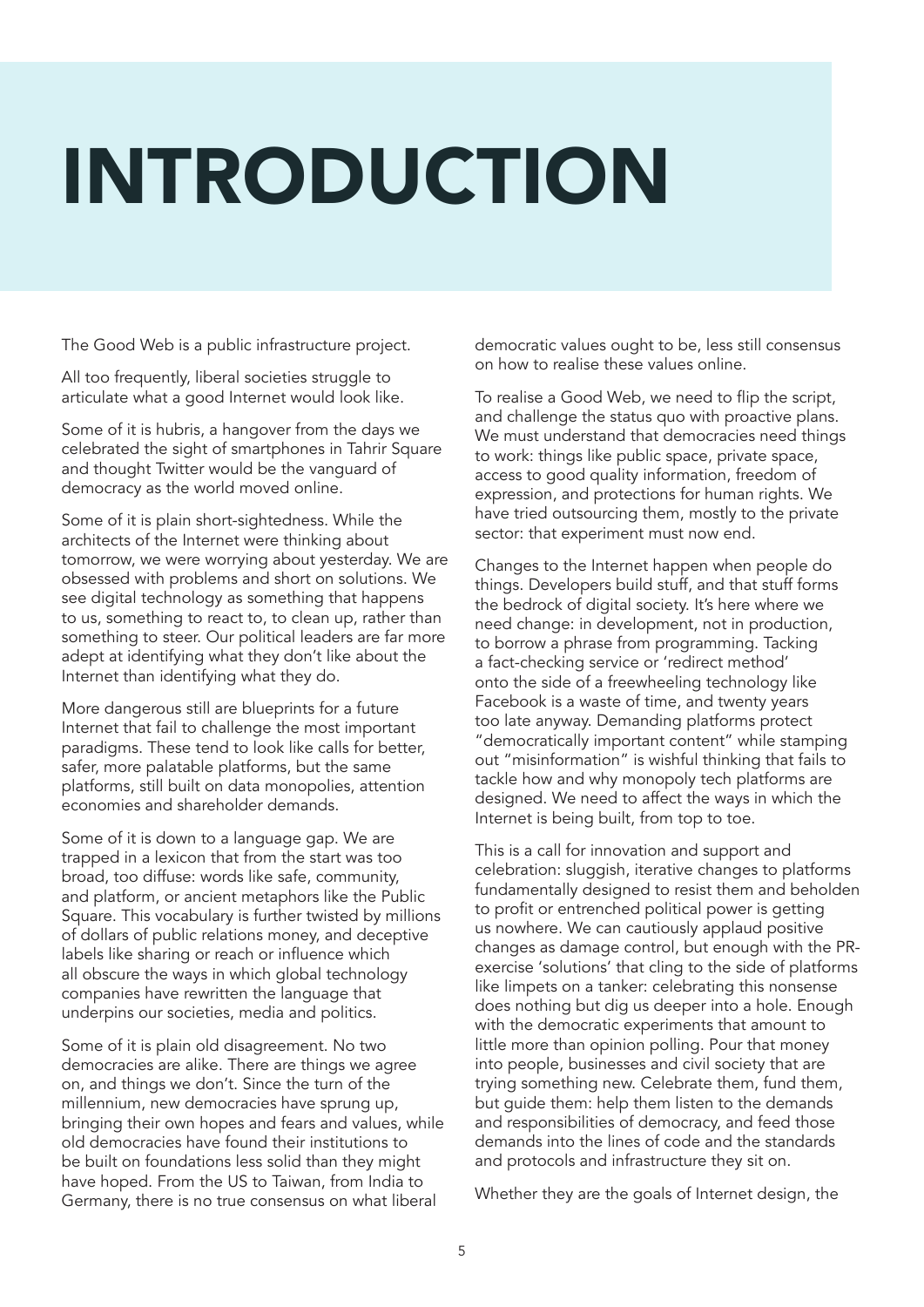goals of regulation, or the expectations of Internet users, we demand three principles be adhered to: powerful citizens, a digital commons, and a commitment to openness that ensures it is safe, what we call securitized openness. Without strong citizens, a functioning commons and security, a democracy would be considered in crisis: the digital revolution changes nothing about this.

The case is a simple one: democracies demand democratic infrastructure, and provision of that infrastructure should be public, transparent and equitable.

This is not a call simply for greater state funding and control, but for the development and support of digital technology that distributes power securely and lowers barriers to active participation. From top to bottom, across the entire digital technology stack. This means international cooperation on digital infrastructure, an embrace of protocols over platforms, provision over profit, and defence of open standards. It means an end to relentless, permissionlite data extraction. It means redesigning our online tools to empower citizens not indenture serfs. All this while ensuring the system as a whole is safe, secure, and robust in the face of authoritarian assault.

Routes towards this kind of Internet are plentiful and varied. Some will be big, requiring enormous investment and international agreement. Others may require little, by surgically targeting critical weak points in the status quo. By way of illustration, it is probable that the vocabulary of a good web will include:

- Values multistakeholderism, interdependence, human rights
- Frameworks common good theory, public ownership models
- Means to ends: tax, government procurement, interoperability

This is a look back as much as a look forward: many of the hopes of the Internet's early architects were for a just, free and egalitarian online world. Its early voices warned states - weary giants of flesh and steel - from trying to interfere, but it wasn't just the state they should have worried about: it is private corporations who are for the most part responsible for today's Internet.

Below, we ask some questions we hope test some key requirements of democratic systems, and ask if they can currently be met by anyone except private companies?

Can I carry out essential activities outside of a commercial space? Or is my access to information, or my ability to organise or communicate, subject to the decisions made by private corporations or used for profit making?

It is our argument that the development of the Internet has left some critical democratic functions in the hands of non-democratic actors, and that those functions should be moved into the layer of democratic infrastructure.

The Good Web is a public infrastructure project.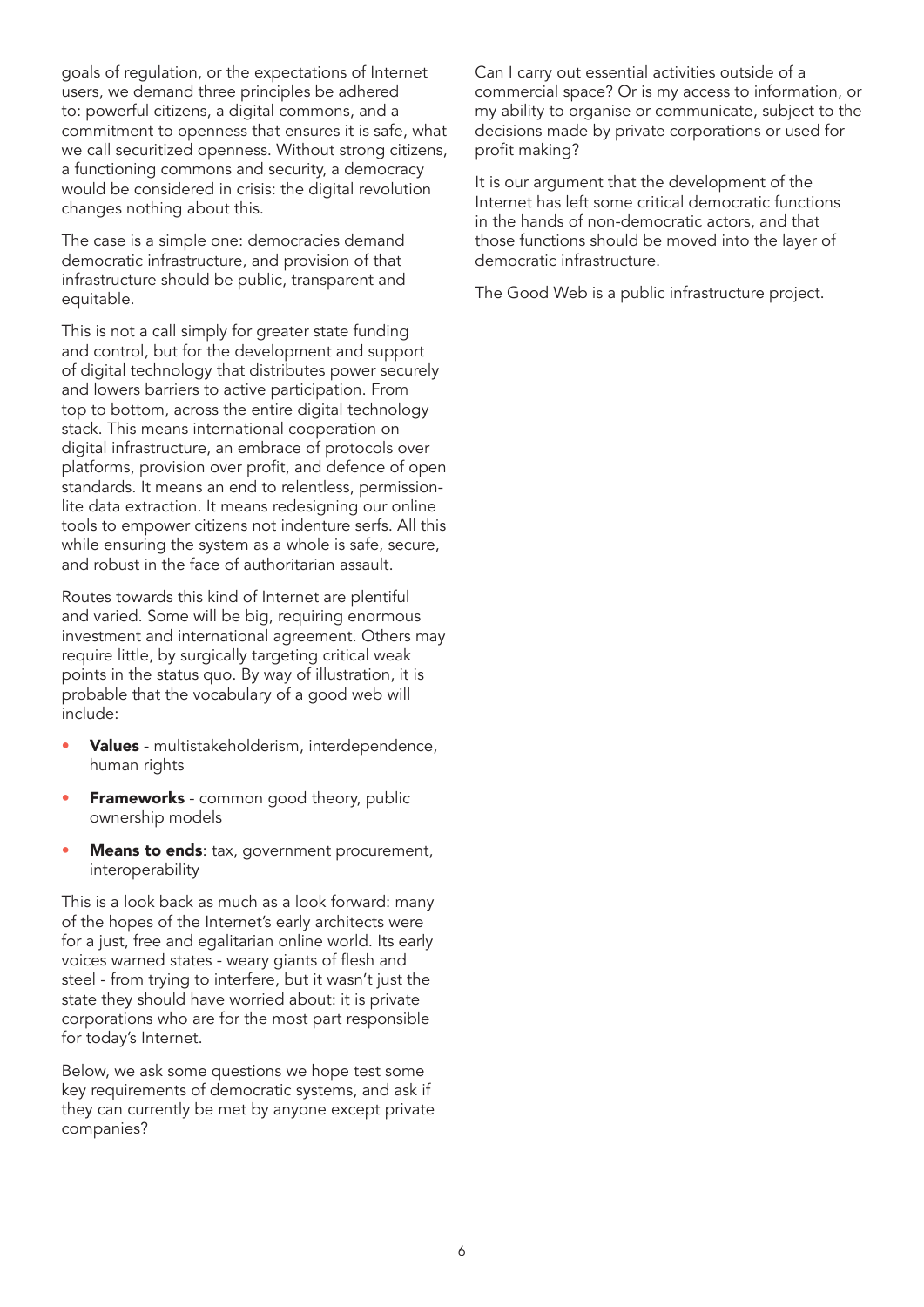# <span id="page-6-0"></span>THE GOOD WEB

The Good Web identifies critical democratic activities failed by current provision, most often by private corporations, and plots a path towards provisioning those activities as infrastructure.

This provocation sets out three key ways in which a Good Web represents a step forward from the status quo: powerful citizens, a digital commons and securitized openness. We present questions that we believe cannot be solely answered by private corporations.

We choose these stories to illustrate how democracy suffers when each is badly supported. *There are many others.*

### THE POWERFUL CITIZEN

*Can I prove who I am online? Can I vote, volunteer or carry out pro-social labour online?*

*Am I recognised as a citizen online?*

A good web turns subjects into citizens and serfs into owners. This means infrastructural provision of identity, design and regulation of the web that empowers individuals to feel confident in exercising control over the spaces they participate in, and users to experience the social contract online.

### PERSONHOOD AND IDENTITY

A Good Web allows us to prove we are human, and manage multiple identities, at an infrastructural level.

### CIVIC LABOUR AND PROTECTIONS FOR DEMOCRATIC ACTIVITY

A Good Web provides a layer of society outside of private corporations in service of democracy.

### DIGITAL RIGHTS

A Good Web respects the rights of individuals, and protects users from arbitrary interference or discrimination

### THE DIGITAL COMMONS

*Can I access high-quality information?*

*Can I form opinions and speak freely?*

*Can I organise with others?*

A good web promotes rights to access information and education and to speak and organise freely. It sustains public service media.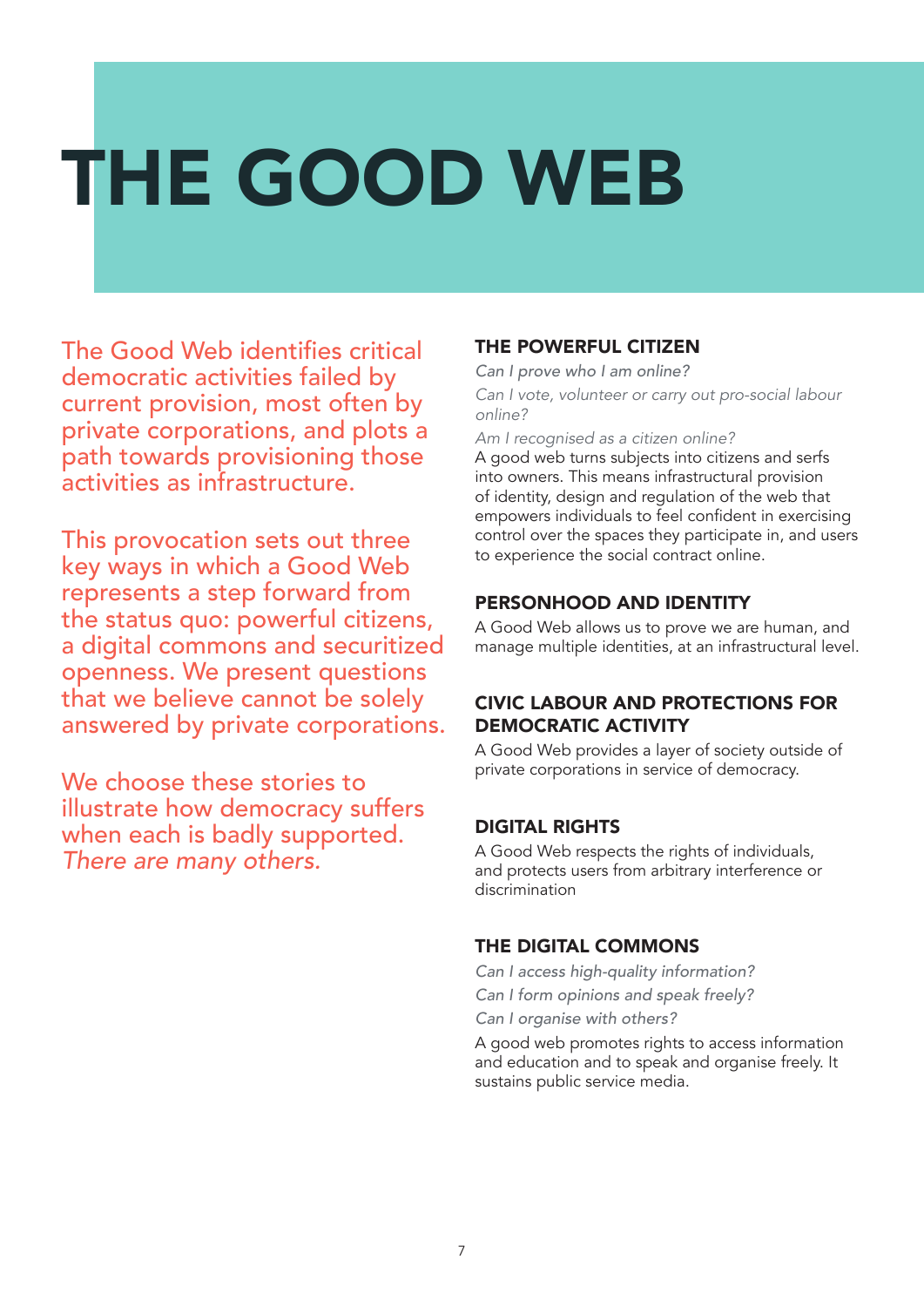### PUBLIC SERVICE MEDIA

A good web sustains public service media and journalism.

### HEALTHY COMMUNITIES

A good web empowers users and communities to exercise power over the spaces they participate in.

### **SEARCH**

A good web surfaces high quality information first.

### SECURITIZED OPENNESS

*Is the Internet I use vulnerable to hostile threats? Can I be secure online?*

A good web recognises threats from states and nonstate actors. It ensures its infrastructure is sound and well-maintained, and empowers its users to protect themselves where necessary.

### USER PRIVACY

A good web offers its citizens privacy, a fundamental human right and a critical tool for online safety.

### OPEN STANDARDS

A good web prioritises interoperability and is resilient to authoritarian, monopoly and corporate capture.

### OPEN SOFTWARE ECOSYSTEM

A good web runs on good software and hardware, and the development and maintenance of that software and hardware is sustainable.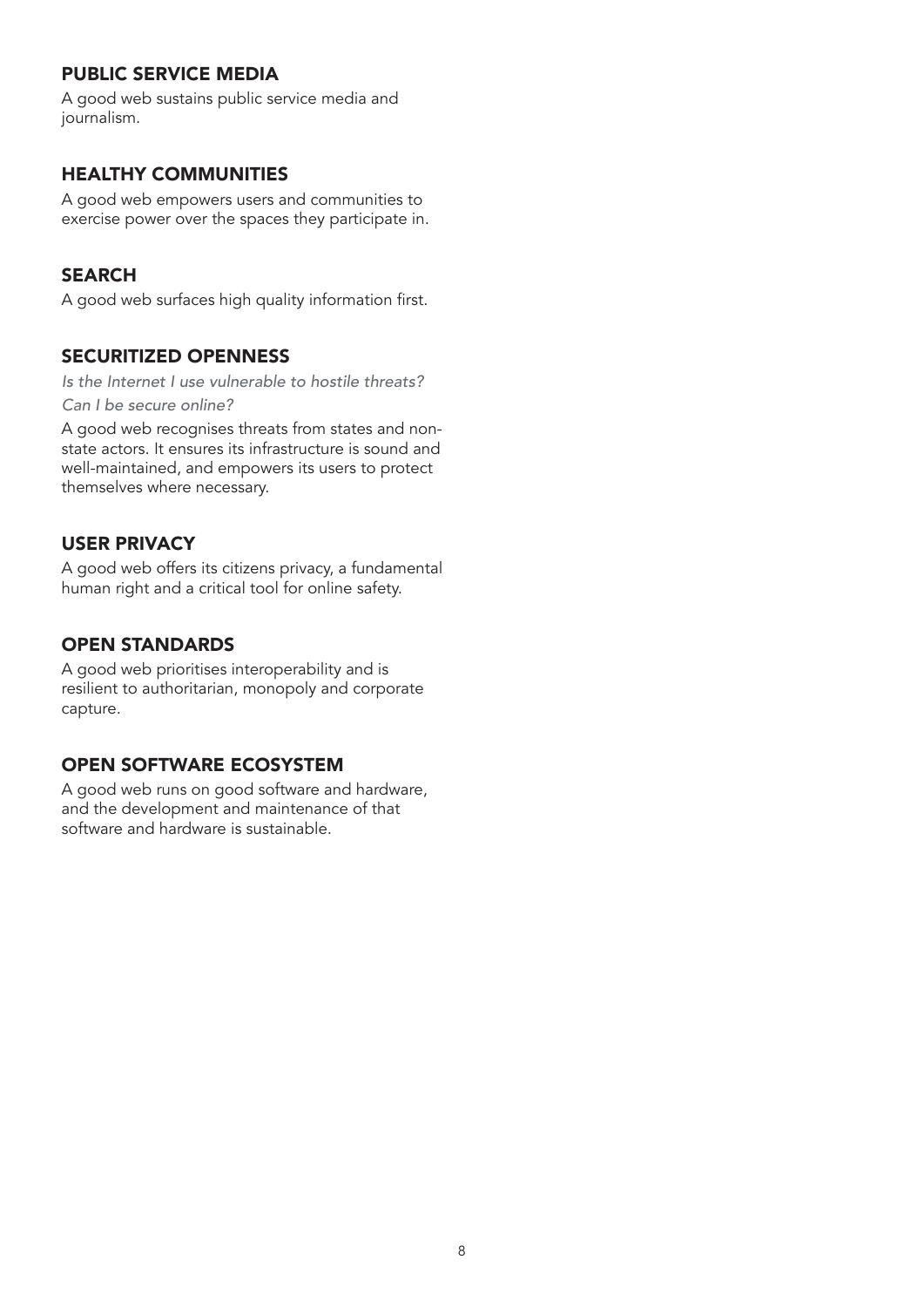### <span id="page-8-0"></span>THE POWERFUL **CITIZEN**

A Good Web turns subjects into citizens and serfs into owners. This means infrastructural provision of identity, design and regulation of the web that empowers individuals to feel confident in exercising control over the spaces they participate in, and users to experience the social contract online.

### PERSONHOOD AND IDENTITY

*A good web allows us to prove we are human, and manage multiple identities, at an infrastructural level.* 

Social media has created a marketplace for human futures, a thriving economy of surveillance [capitalism.](https://www.hbs.edu/faculty/Pages/item.aspx?num=56791) By and large, identity online remains heavily centralised in and monopolised by private companies. Facebook, Amazon, Google. Each has privatised, predictive systems dedicated to creating a mock profile of who we are. That our identities are first and foremost profit markers is incompatible with democracy.

And as elements in a system monopolising the creation and protection of profiles for profit, we lack the power to control our identities online: to be anonymous to who we choose. The capacity to behave differently across digital spaces is not a weakness to be rooted out in the Good Web, but a key aspect of expression to be protected and celebrated.

User identity is treated as two things: a danger to be tightly controlled, through increasingly intrusive surveillance of users' data and behaviour, or an opportunity to monetise privacy for profit. What is missing are online environments where users are in control of their own identities - where people can validate their personhood without having to surrender vast swathes of data; and where our identities can be multiple, fluid, forgotten and recreated as suits us, rather than as suits the bottom line.

In creating this environment, we can look towards Estonia's eID system for inspiration. This is a government backed identification system which provides access to a swath of digitised government services. As it stands, this assures the personhood question for matters of personal affairs - banking, voting, health insurance, etc. It also solves the forprofit problem: in the private system, companies like Google manage user identities while trading behavioural futures based on those profiles. Under the eID system, the primary provider for digital identification manages identification credentials but does not profit from the potential to alter the behaviour of those who are identified.

Alternatively, [self sovereign identity](https://sovrin.org/wp-content/uploads/2017/06/The-Inevitable-Rise-of-Self-Sovereign-Identity.pdf) reduces individual reliance on both state and, in theory, monopoly corporations. This system relies on peer to peer computing in order to decentralise identification. As opposed to a private firm maintaining an individual's identification credentials and associated data, all of this information can be stored in a digital cryptographic address without the need of third parties.

### CIVIC LABOUR AND PROTECTIONS FOR DEMOCRATIC ACTIVITY

*A Good Web provides a layer of society outside of private corporations in service of democracy.*

In practising politics on platforms, we carry out democratic activity near-exclusively in spaces that are built to maximise profit. This is incompatible with democracy. For broader digital society, by communicating, sharing information, moderating or cultivating a space online, more often than not, that activity is shaped by the platform's profit motive. This is incompatible with democracy, and likely incompatible with building strong, engaged citizens.

Without power over our public digital arenas, we will never move beyond sharecropping: our attempts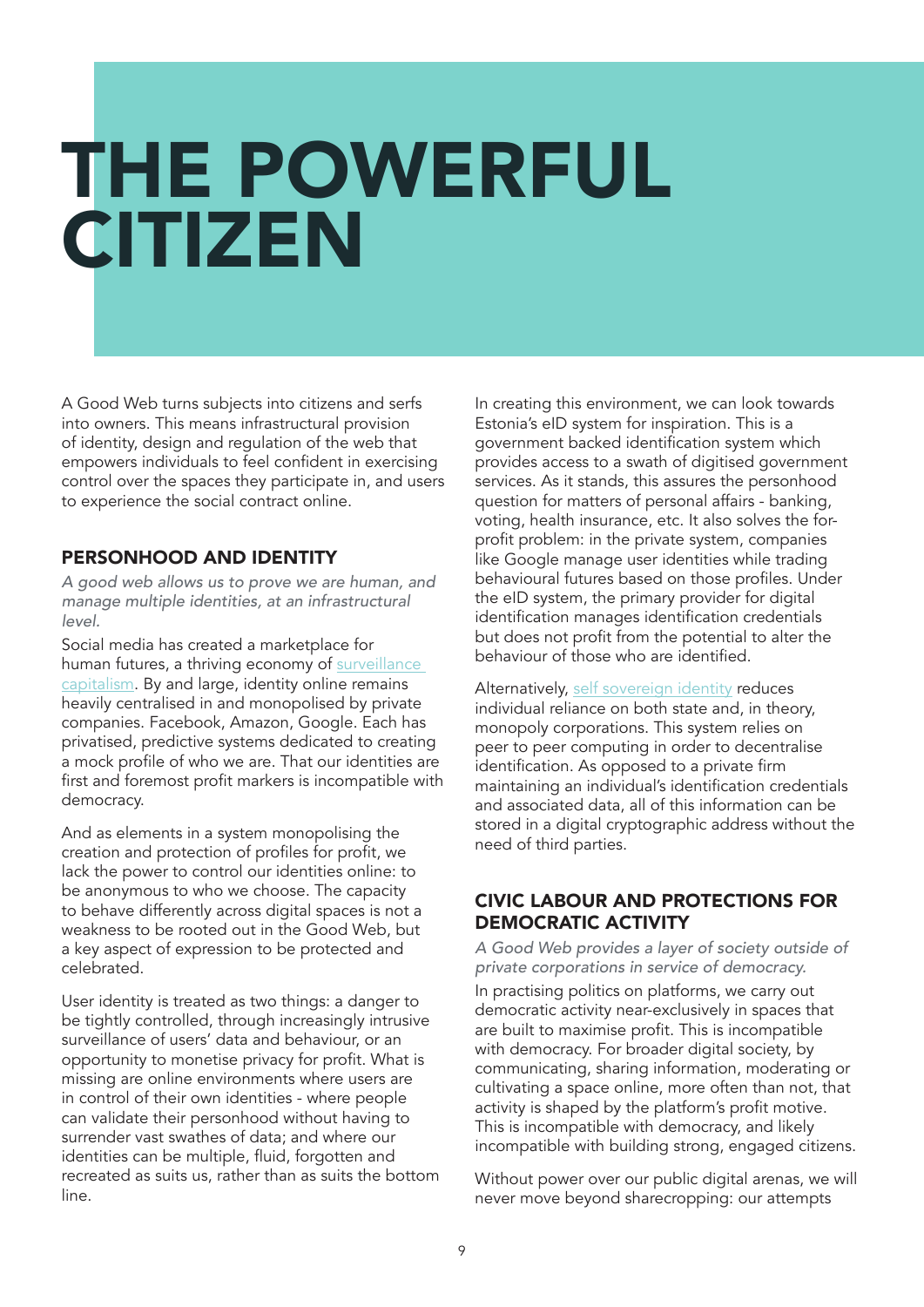to cultivate and maintain online spaces will be tolerated as far as they contribute to a platform's profits, and dissuaded if they do not. We recognise the importance of being able to participate in democracy and in our communities without doing so on terms set by private entities: it's vital we are able to do that online.

In practice, this means channels for communication and information, and ways for participating in politics online, that are set up to protect and promote the ability of people to participate in them. It means economic systems that reward pro-social activity and community-building, rather than rewarding behaviour that benefits companies by increasing their revenues.

This is not an either/or, but guided by these principles we see concrete changes are required to ensure that certain categories of data go uncollected and that certain channels go unmonetised. We need systems that reward and recognise those that contribute to them, both reputationally and financially.

Steps by platforms to address these problems are welcome, but it is doubtful that the platform model will be a long-term solution here. Here we look for development of new protocols - an update to email, for instance - that sustains the kinds of communication and activity we currently do online without centralising it under a single profit incentive. It's barely an exaggeration to describe email as one of the last vestiges of the early, open source, free internet.

### DIGITAL RIGHTS

*A Good Web respects the rights of individuals, and protects users from arbitrary interference or discrimination* 

In a world where online spaces are privately owned and governed as such, individual rights are largely irrelevant - spaces can be designed, built and deployed to promote the interests of an oligarchy with little regard for how vulnerable users or marginalised groups might be affected.

Platforms use the language of 'freedom' to disguise the fact that what happens online - to people's speech, to their labour, to their personal data - is controlled and dictated by inscrutable corporate structures. Spaces designed in these ways can never treat user rights and non-discrimination as the fundamental principles they are.

This means changing who is setting the terms of engagement in our online spaces: and who has the ability to change them at will. User empowerment needs to be demanded, not requested: either

through political means, by regulating what companies are able to do, by investing in building the alternatives ourselves, or by demanding public oversight or even ownership. We must be cautious about replacing corporate control with state control, rather than empowering citizens.

We need to invest in decentralised models support in online communities, not online platforms; fund developers and maintainers who build things for everyone to use, no strings attached.

We need human rights advocates who understand technology; and technologists who understand human rights, involved as central parts of the development of open standards.

We need strong regulation and democratic oversight of the systems that companies have in place, from oversight of data profiling practices to meaningful algorithmic audit.

And we need constraints, embedded in human rights principles, on the development and deployment of new technologies, rather than waiting for them to become widespread and then trying to bolt-on some user protections afterwards. [Social Media councils](https://www.cigionline.org/articles/social-media-councils/) may offer a route forward here.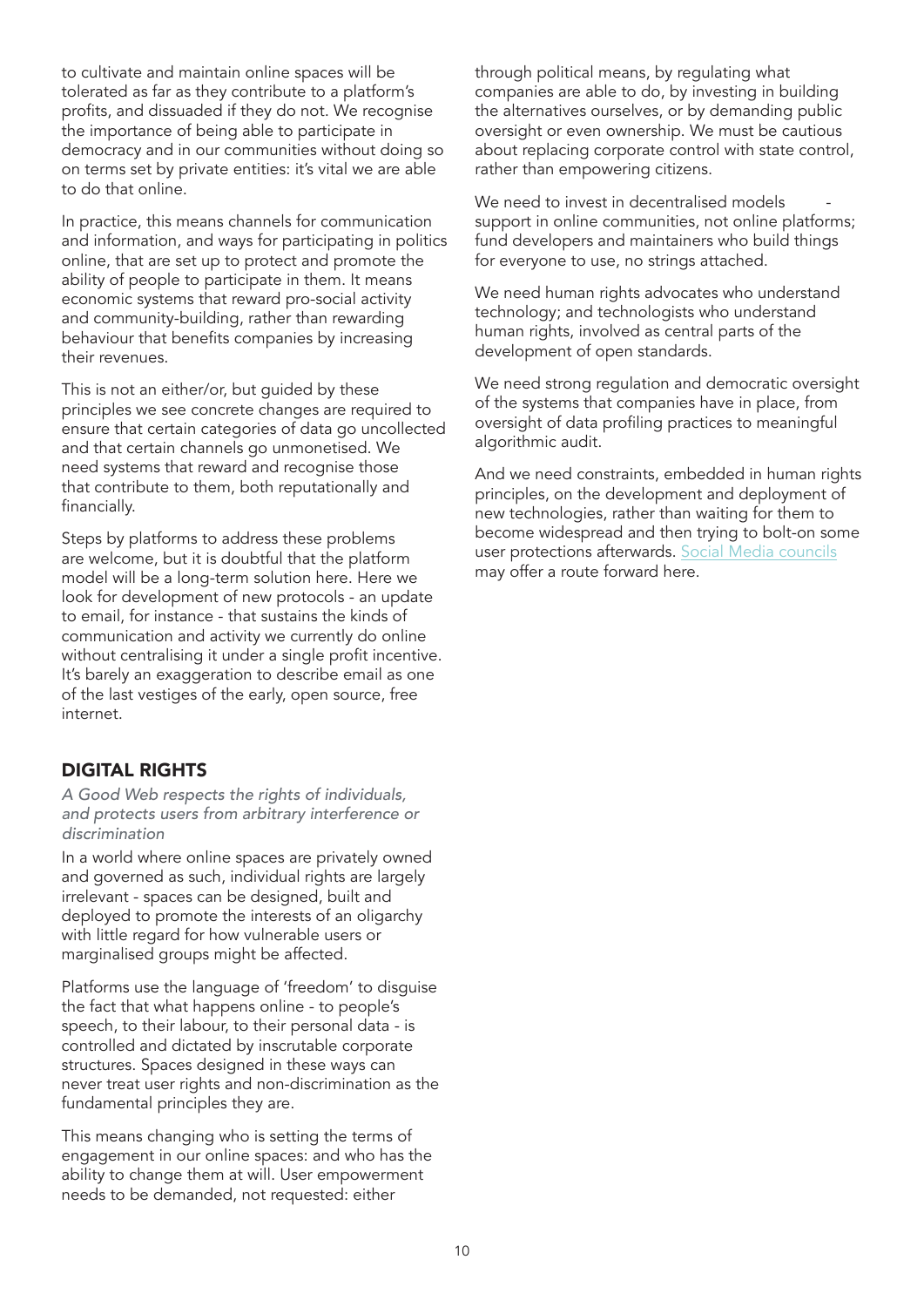### <span id="page-10-0"></span>THE DIGITAL COMMONS

A good web promotes rights to access information and education and to speak and organise freely. It sustains public service media.

A healthy digital commons provides citizens with a shared reality in which disagreements can be resolved and compromise can be reached. It sustains a patchwork of multiple, overlapping commons. It sustains good information, contributing to education and capacity building among citizens. Being a democratic citizen is hard work: our current online environment makes it close to impossible.

### PUBLIC SERVICE MEDIA

*A good web sustains public service media and journalism.*

The modern public sphere - the spaces where information is shared, debate is held and opinions are formed - is not designed with democracy in mind.

Information is curated across online media in line with economic incentives. Current systems serve to maintain an attention economy wherein user engagement, regardless of type or quality, is pursued for profit.

This system is failing us. The ideal of the commons is corrupted, and replaced with a mix of hyper personalised realities and enormous, purposeless click-farms trying to be everything to everyone, all of the time.

Media that serves public interest before commercial or political interest is a cornerstone of democratic life. The last decades have seen the proportion of information sustained by advertising increase enormously. Public service media and forms of journalism and information less able to compete in a market crushed. We must recognise a free and sustainable media as democratic infrastructure.

This report focuses on the web, but it is worth noting that governments must double-down in [protecting](https://reutersinstitute.politics.ox.ac.uk/sites/default/files/2019-11/What_Can_Be_Done_FINAL.pdf)  [media freedom full stop](https://reutersinstitute.politics.ox.ac.uk/sites/default/files/2019-11/What_Can_Be_Done_FINAL.pdf). If we are living through an age of democratic backsliding, it is more important than ever that states and international bodies take seriously their commitments to the protection of journalists and the genuine independence of media and regulators.

Sustainable media means paying for it. Recognising the centrality of the public commons to democracy should put investment in public media as a central pillar in development funding. [Recent estimates](http://downloads.bbc.co.uk/mediaaction/pdf/policybriefing/feasibility-study-ifpim-april2020.pdf) of development funding going to public service media put the figure at just 0.2%. BBC Media Action and Luminate's efforts to establish an International Fund for Public Interest Media is a model for boosting sustainability here, with a focus on developing democracies.

Where public service media is provided by commercial entities, setting standards and rewarding broadcasters and content producers with public goods can be effective. OFCOM, the UK's media regulator, can assign high-profile slots to public service content, for instance. Independently setting similar standards empower technology companies to quickly and efficiently identify public interest media and boost its prominence online. Similarly, technology platforms can be encouraged to dedicate some proportion of their output and revenue: the EU's Audiovisual Media Services Directive (AVMS) has led to France compelling platforms like Amazon and Netflix to dedicate a proportion of annual revenue to locally made content. A similar model could work for public interest media.

Finally, we must celebrate and support innovations targeting the stranglehold of advertising as a model for media delivery. From sponsorship to subscriptions by content producers, to regulation that evens the playing field and pressurises targeted advertising, ensuring that newsworthiness is no longer measured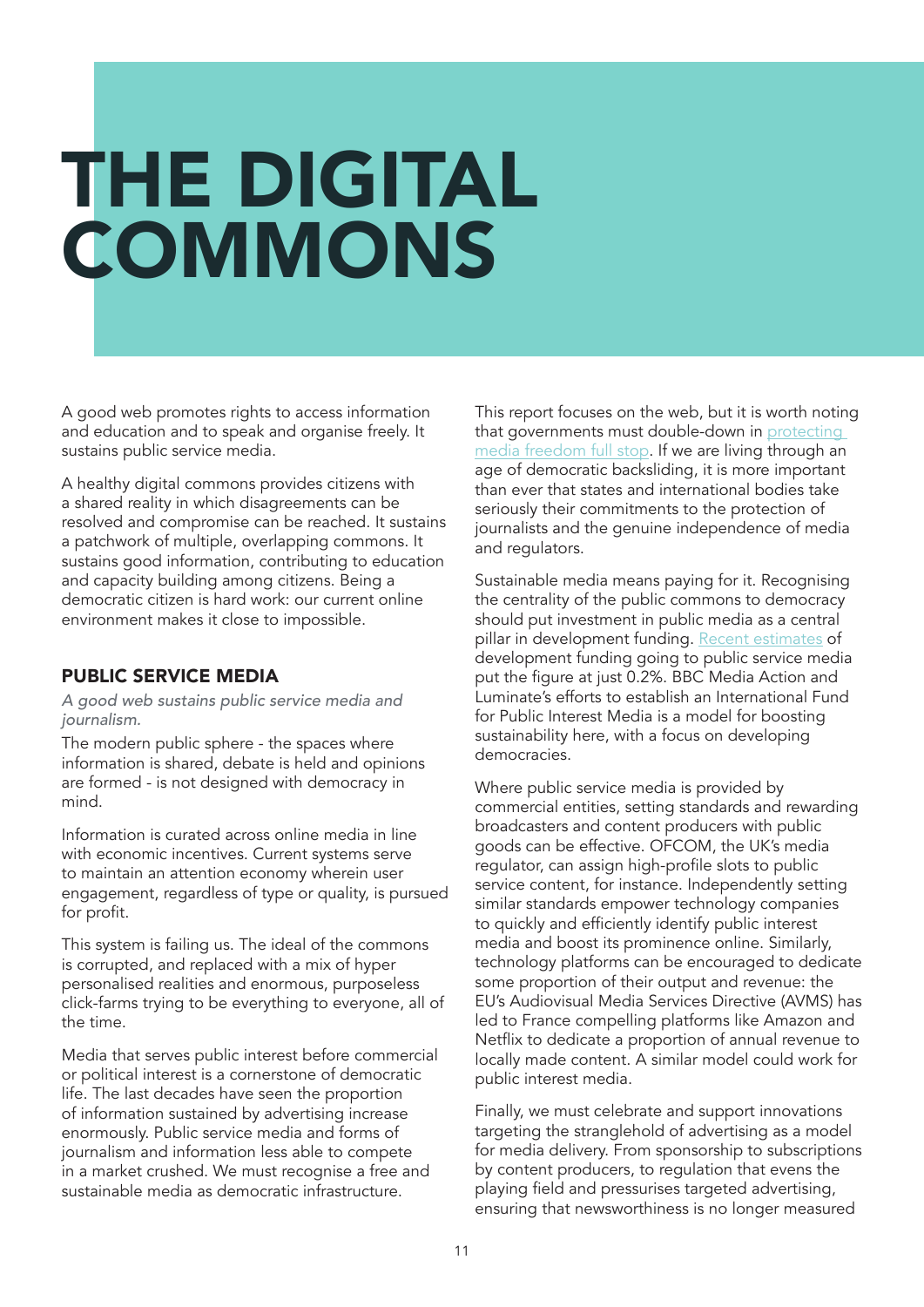### HEALTHY COMMUNITIES

*A good web empowers users and communities to exercise power over the spaces they participate in.*

A Good Web is a global one, and must therefore respect the enormous diversity different spaces and communities demand.

Neither the Internet nor the world is a single, vanilla experience, where the only place to eat is a McDonald's and there's a McDonald's on every street corner. A Good Web sustains communities of all types and purposes in their diversity and not in spite of it.

In the offline world, we decide these together: democratic processes enable us to agree on the broadest social contract, while social norms are established in other spaces through other practices: clapping at the end of a theatre show, swearing at home, taking minutes at a community group meeting or not shouting rude things at each other in the street.

These are not things we are compelled by a state authority to do - but things we agree to do because of the social value we see that they bring. We recognise that what might be appropriate in one place isn't elsewhere, and understand we can work to shape the places we spend our time to be better aligned with what we think is good.

By contrast, the overwhelming majority of online spaces are places users are powerless to affect the terms of engagement. We cannot affect the rules. We have no idea how they are enforced. We have no idea if what we're saying is being monitored, or know who is even likely to see what we share.

And without this investment, we are without debt to the stability of the community - we gain no benefit and see no results from investing time or effort trying to make the space healthier. I cannot possibly make Twitter or Facebook better on my own, though I might be able to shape a subreddit or a private WhatsApp group.

Offline, we recognise that the fabric of society is held together by more than just law enforcement - the rules! - but by a constellation of actors from healthcare to family, work and community. We need a similar diversity of actors to support healthy online spaces.

A Good Digital Commons encourages bottomup governance. It empowers and rewards those who want to make some bit of it better, it supports discussion about what change might look like, and it provides defences against spoilers.

It is designed for multistakeholderism and interdependence: people who rely on one another for something working together to set and enforce the rules. It allows for civic labour in maintaining its rules, culture and the behaviour of its participants. Spaces where users need each other tend to be far more successful online than those that don't: think tech support forums, for instance, or discussion forums for hobbyists.

### SEARCH

### A Good Web surfaces high quality information first.

Free access to information is a fundamental cornerstone of an internet that supports democratic discourse and powerful citizens who can collaborate and communicate with each other. Search and ranking are key functions that determine what information is seen and by whom.

The cataloguing of digital content by technology companies has been an enormous benefit to society. But it has always been a balancing act between relevance and quality and the profits of its providers. Whether it's Amazon promoting sponsored products, YouTube promoting attention-grabbing content, or Google using search behaviour for profiling its users, distortions to search have created enormous markets for low-quality information and spawned a SEO industry valued at tens of billions of dollars. Anyone reading this who has searched for a recipe online, or for trustworthy reviews of a product, or tips to complete a particularly difficult level in a video game, will have felt this first hand.

Solutions under a platform model demand technology companies weight search and discovery in favour of high quality information at the cost of profit, either through breaking up current monopolies to introduce competition in search and discovery, or by setting rules. Alternatively, stochastic recommendation algorithms would allow for breaks in the query process and provide opportunities for users to go beyond what may be immediately relevant to the search at hand. While search results would still be tuned enough to exclude completely irrelevant results, there would be opportunities to escape the whirlpool of targeted information which forms while browsing the web.

A good web balances openness with security.

Openness is a core value of a Good Web that must be defended. Authoritarian regimes and private corporations are fine-tuning and rolling out technologies that challenge the principle and practice of a free and open Internet. Sophisticated systems of censorship and crude Internet blackouts restrict who can use the internet and what they can use it for. This must be resisted.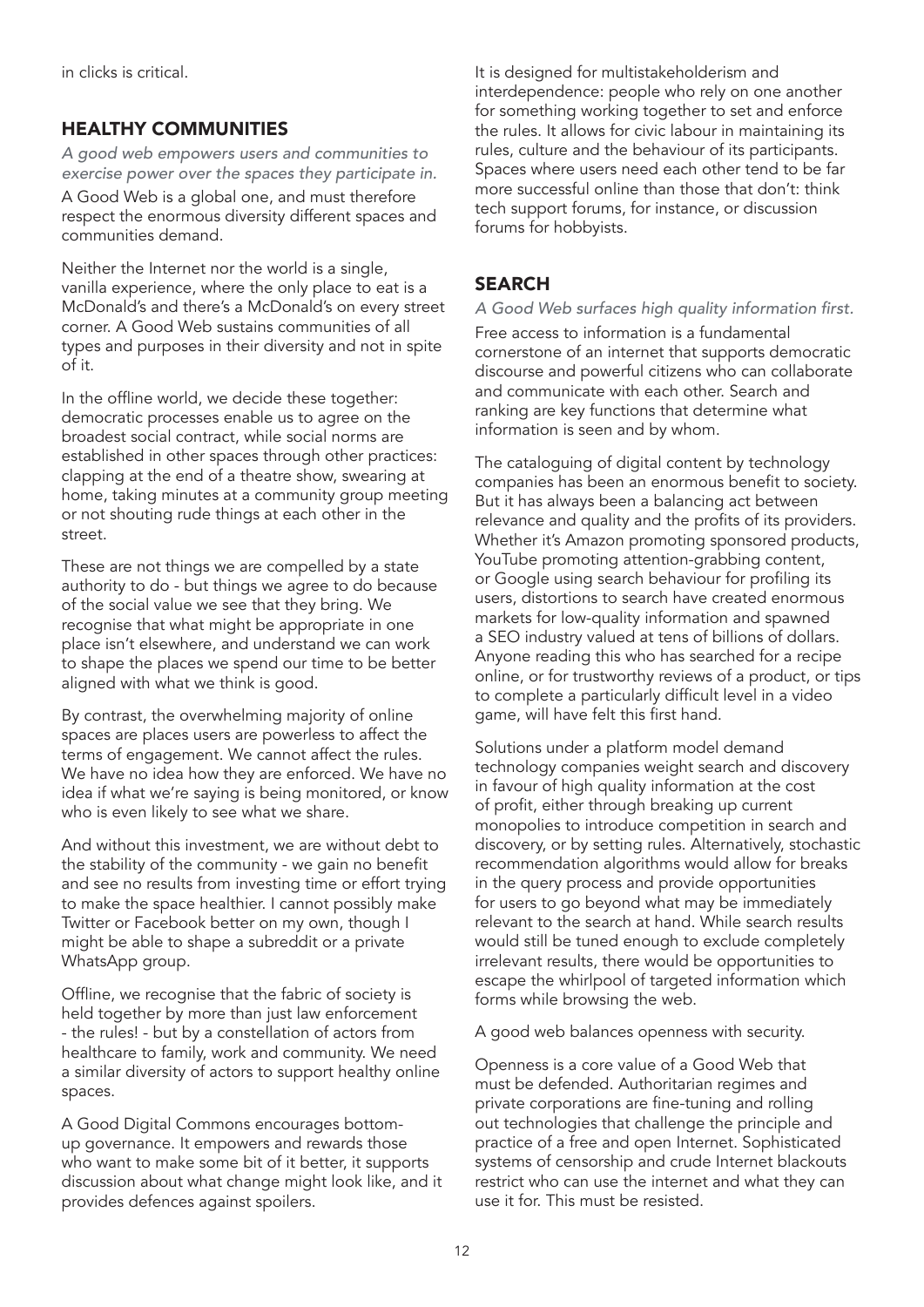### <span id="page-12-0"></span>SECURITIZED **OPENNESS**

Open infrastructure carries risks. Openness can be exploited, and current models for open standards and software are unsustainable. Security remains a major challenge as crime and information operations challenge states' ability to protect their citizens and societies.

A good web is a bastion and a front line in the fight for democracy and human rights around the world rather than a threat to both.

### USER PRIVACY

*A good web offers its citizens privacy, a fundamental human right and a critical tool for online safety.*

Those in power have no interest in the privacy of users. Platforms sell users superficial promises of 'private communication' while obscuring the ways they extract and monetise the most personal of information - often defending it as 'personalisation'.

Authoritarianism, whether corporate or state, sees user privacy as a threat to how effectively they can exert its power - if spaces online are too private, the argument goes, they become no more than hiding places for criminals. Anonymity as a cause of harm online is a line trotted out time and again, including by politicians, civil society members and journalists who might think of themselves as advocates or stewards of democracy.

Privacy is about power, and it is about agency. Information asymmetries - where I know less about you than you do about me - are visible everywhere in the online world. Advertising companies, election software and social platforms are all in the business of knowing as much about us as possible, and accurately guessing the bits they don't know for sure. All this information can be used against us arbitrarily, from a targeted advert to a personalised political slogan at its most benign to surveillance that is much

more sinister.

It's also about agency. Democracy is a process, and being a democratic citizen means making mistakes and, through trial and error, coming to a set of beliefs. Private spaces allow us to do this, and to do this freely. People who are at risk of discrimination of persecution feel these needs most strongly, but these are basic requirements for democratic participation.

Privacy has always been a highly politicised topic in tech, and there are large communities of privacy advocates developing tools and technologies aimed at protecting our privacy, from Apple to Signal and Protonmail. We reject the notion that wholescale intrusions on privacy are the only way to finance technology development. Alternative technologies to the major platforms - themselves under pressure to remove privacy-protecting features - tend to boast improved privacy protection measures, most often through decentralisation.

Users need to have the knowledge and understanding, and the ability to control who has information about them and their activities online. Other fundamental freedoms - of information, of expression, of association, and opinion - cannot be realised without a robust right to privacy.

This requires technical protections: end-to-end encrypted channels, data localisation, access to VPNs and so on. It also requires political protections, from the right to be forgotten to subject access data requests that enable people to discover and control their online identities. Defending citizens' privacy from corporate overreach should be a priority of the state, not something they are complicit in.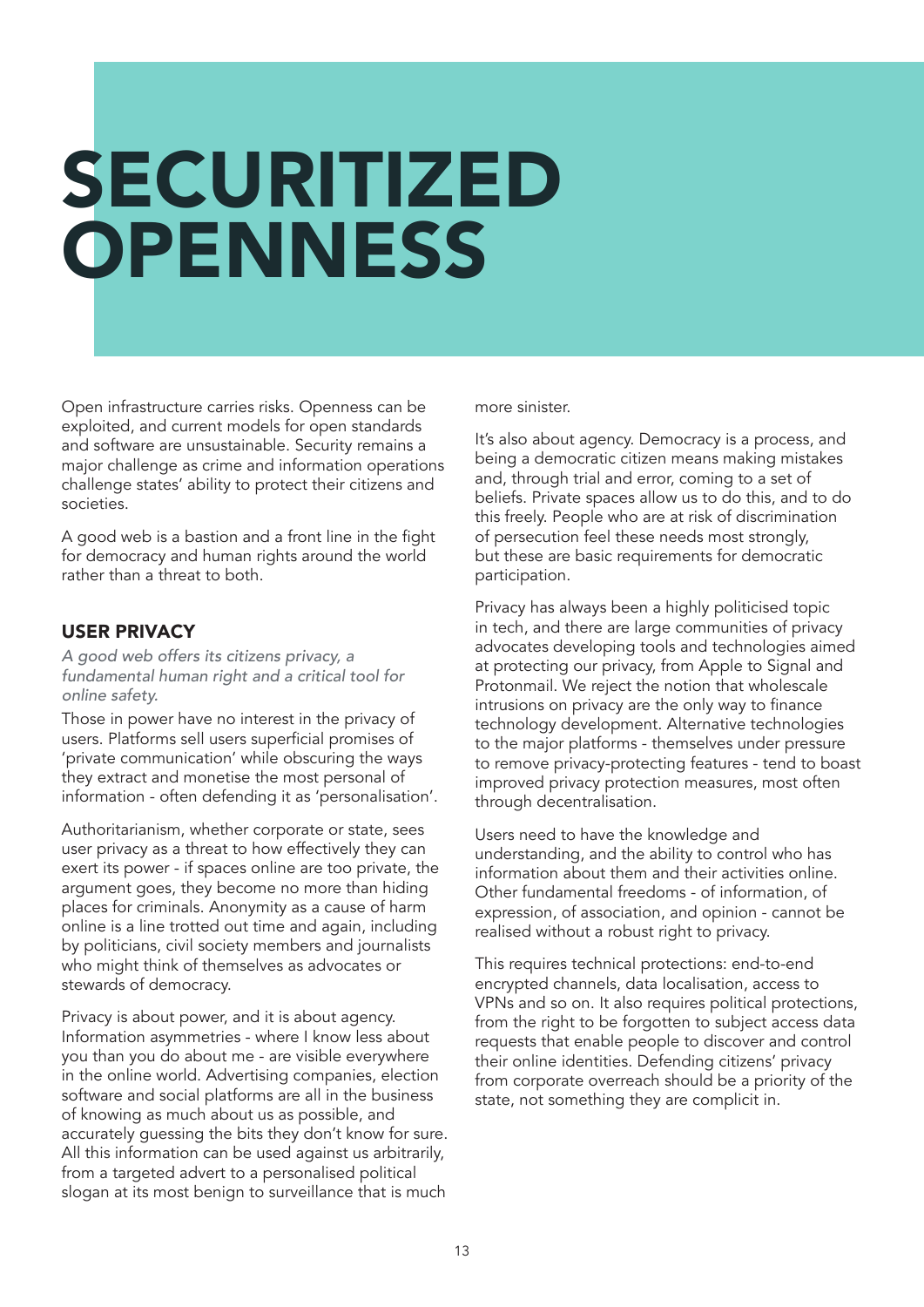### OPEN STANDARDS

*A good web prioritises interoperability and is resilient to monopoly and corporate capture.*

Protocols, and the Internet more broadly, are developed and governed by a handful of acronymfriendly groups - the IETF, the ITU, the IGF among others. Many operate on the principles of 'multistakeholderism' - a form of democratic governance which helps groups of organisations to work on common problems, spreading power and decision-making out across stakeholders. This ideal is worth protecting, and it will require concerted effort from their members to do so - as well as to defend these groups from capture by the powerful, and from closing themselves off to outside ideas.

Technology companies and states both wield outsized influence over the Internet. Their power is exerted both over the organisations which develop protocols, and over how and whether their recommendations are implemented. Those able to control a country's communications infrastructure, or change the settings in web browsers used by millions, can unilaterally affect the protocols used by customers and citizens, changing the types of data sent by their computers and the actors to which that data is sent - often without their knowledge.

Under this trajectory, openness looks under threat. If openness cannot be sustained, its death will be slow and imperceptible. Development will take place in ever more privatised spaces. Licensing will gradually become less permissive. Entry for new participants will get gradually more difficult. The ramifications of this would be enormous: a fractured web controlled by a handful of competing states and corporations under whom individual power and agency to shape the digital landscape will be a distant memory. A balkanised digital world, where decisions about the future of technology are made in boardrooms, and universal rights and liberties come second to state or corporate powers bent on raising the walls around their domains ever higher.

Liberal protocols need people who understand how to write them. To ensure protocol development is open to those besides corporations and states, it's crucial that as wide a range of people as possible have the freedom and tools to develop and experiment. Standards bodies must redouble their commitment to multistakeholderism and address issues such as lack of diversity and linguistic and financial barriers to participation. Siloing nontechnical stakeholder input to protocol design - as has occurred in attempts to promote consideration of human rights considerations in the IETF's routine work - must be reversed. With a couple of exceptions, civil society organisations struggle to engage in these spaces: funding to boost sector

engagement here is urgently needed.

### OPEN SOFTWARE ECOSYSTEM

*A good web runs on good software and hardware, and the development and maintenance of that software and hardware is values-driven and sustainable.*

Over the past decades, open source and open standards have emerged as the de facto way digital technologies are created. The open ecosystem builds a better digital future by placing more value in individuals' ability to understand and shape its fundamental technologies. It allows smaller, less powerful stakeholders to advocate for ideas that don't align with the dominant interests. And it means that nations have common interests in maintaining the stability of global digital infrastructure that we rely on every day.

Open infrastructure technologies have low barriers to access, interconnection, and innovation; more transparency and scrutiny (and therefore fewer overlooked security vulnerabilities); and better user choice. As such, the impacts of protecting and promoting open digital infrastructure are more inclusiveness, resilience, stability, and respect for fundamental rights for the people that rely on this infrastructure every day, around the world. This is why we need to prioritise the open infrastructure ecosystem.

Despite this, the ecosystem as a whole faces a sustainability crisis. There is a major gap in funding, a gap felt most acutely at the foundations and by open source communities outside the digital limelight. For some developers, upskilling, economic security and a love for coding covers the costs of participation, but for many potential participants the barriers remain high.

But money isn't everything. We need to defend the open infrastructure ecosystem from state and corporate capture, inadvertent or otherwise. We need to support its maintenance. We need to incentivise participation from a diverse group of participants. And we need to talk about why this all matters to a non-technical audience, be they corporate budget holders or government decision makers.

This is where fundamental change to the web will have to originate. A good web is one that promotes and protects human rights, from liberty and security, to freedom of expression and opinion, to privacy. The current market model will never deliver this: it perpetuates internet technologies designed and developed to a commercial imperative, and corporations with the time and money to capture standards-setting processes which are meant to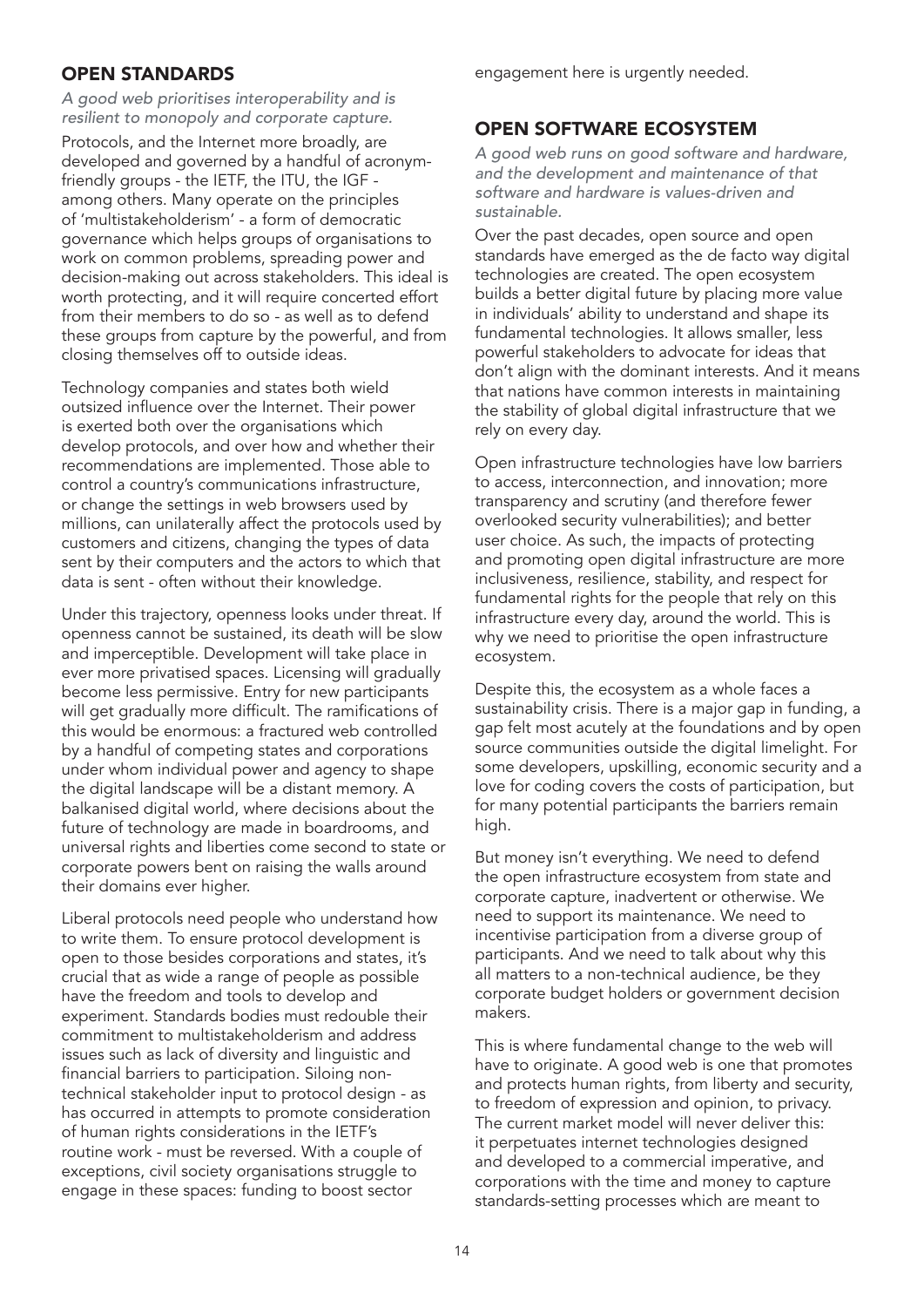constrain them. The result is the domination of the view that sees rights protections as an annoying constraint on innovation and efficacy, rather than as the key metric of a technology's success. And protection of rights has to rely on continual pushback on their steady erosion - identifying and calling out inevitable abuses, rather than being able to invest fully in building alternatives.

We need human rights embedded in technologies by design: and for this, we need buy-in from every stakeholder that can change the incentives for corporations and demand openness. Governments and regulators are a crucial first line of defence against the proliferation of dangerous new technologies. Investors and advertisers hold critical power that can be used to promote diversity and safety of development. And we need consumers to champion and use technologies which protect their rights.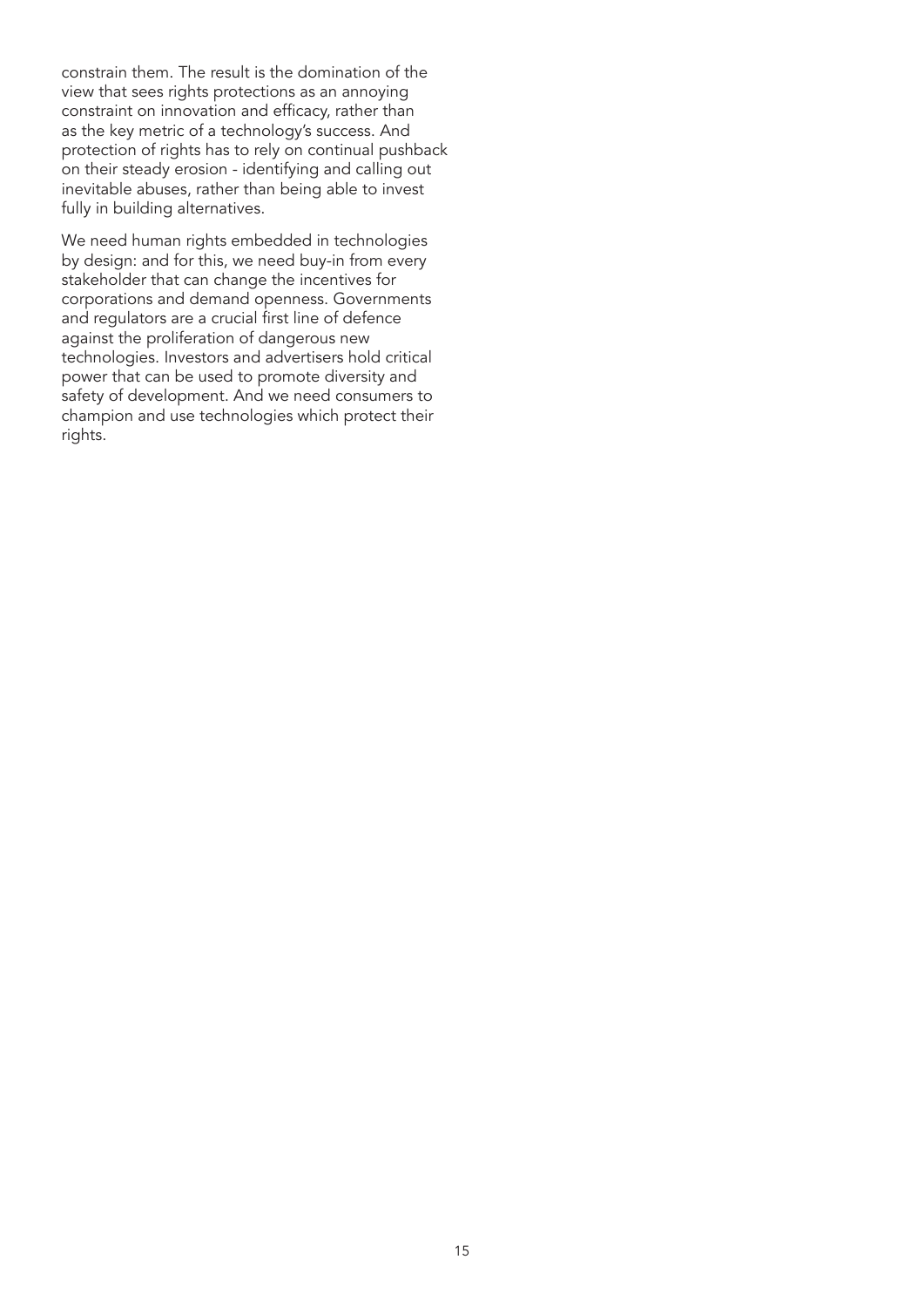### Licence to publish

#### Demos – Licence to Publish

The work (as defined below) is provided under the terms of this licence ('licence'). The work is protected by copyright and/or other applicable law. Any use of the work other than as authorized under this licence is prohibited. By exercising any rights to the work provided here, you accept and agree to be bound by the terms of this licence. Demos grants you the rights contained here in consideration of your acceptance of such terms and conditions.

#### 1 Definitions

a 'Collective Work' means a work, such as a periodical issue, anthology or encyclopedia, in which the Work in its entirety in unmodified form, along with a number of other contributions, constituting separate and independent works in themselves, are assembled into a collective whole. A work that constitutes a Collective Work will not be considered a Derivative Work (as defined below) for the purposes of this Licence.

b 'Derivative Work' means a work based upon the Work or upon the Work and other pre-existing works, such as a musical arrangement, dramatization, fictionalization, motion picture version, sound recording, art reproduction, abridgment, condensation, or any other form in which the Work may be recast, transformed, or adapted, except that a work that constitutes a Collective Work or a translation from English into another language will not be considered a Derivative Work for the purpose of this Licence.

c 'Licensor' means the individual or entity that offers the Work under the terms of this Licence.

d 'Original Author' means the individual or entity who created the Work.

e 'Work' means the copyrightable work of authorship offered under the terms of this Licence.

f 'You' means an individual or entity exercising rights under this Licence who has not previously violated the terms of this Licence with respect to the Work, or who has received express permission from Demos to exercise rights under this Licence despite a previous violation.

### 2 Fair Use Rights

Nothing in this licence is intended to reduce, limit, or restrict any rights arising from fair use, first sale or other limitations on the exclusive rights of the copyright owner under copyright law or other applicable laws.

### 3 Licence Grant

Subject to the terms and conditions of this Licence, Licensor hereby grants You a worldwide, royalty-free, nonexclusive, perpetual (for the duration of the applicable copyright) licence to exercise the rights in the Work as stated below:

a to reproduce the Work, to incorporate the Work into one or more Collective Works, and to reproduce the Work as incorporated in the Collective Works;

b to distribute copies or phono-records of, display publicly, perform publicly, and perform publicly by means of a digital audio transmission the Work including as incorporated in Collective Works; The above rights may be exercised in all media and formats whether now known or hereafter devised. The above rights include the right to make such modifications as are technically necessary to exercise the rights in other media and formats. All rights not expressly granted by Licensor are hereby reserved.

### 4 Restrictions

The licence granted in Section 3 above is expressly made subject to and limited by the following restrictions:

a You may distribute, publicly display, publicly perform, or publicly digitally perform the Work only under the terms of this Licence, and You must include a copy of, or the Uniform Resource Identifier for, this Licence with every copy or phono-record of the Work You distribute, publicly display, publicly perform, or publicly digitally perform. You may not offer or impose any terms on the Work that alter or restrict the terms of this Licence or the recipients' exercise of the rights granted hereunder. You may not sublicence the Work. You must keep intact all notices that refer to this Licence and to the disclaimer of warranties. You may not distribute, publicly display, publicly perform, or publicly digitally perform the Work with any technological measures that control access or use of the Work in a manner inconsistent with the terms of this Licence Agreement. The above applies to the Work as incorporated in a Collective Work, but this does not require the Collective Work apart from the Work itself to be made subject to the terms of this Licence. If You create a Collective Work, upon notice from any Licensor You must, to the extent practicable, remove from the Collective Work any reference to such Licensor or the Original Author, as requested.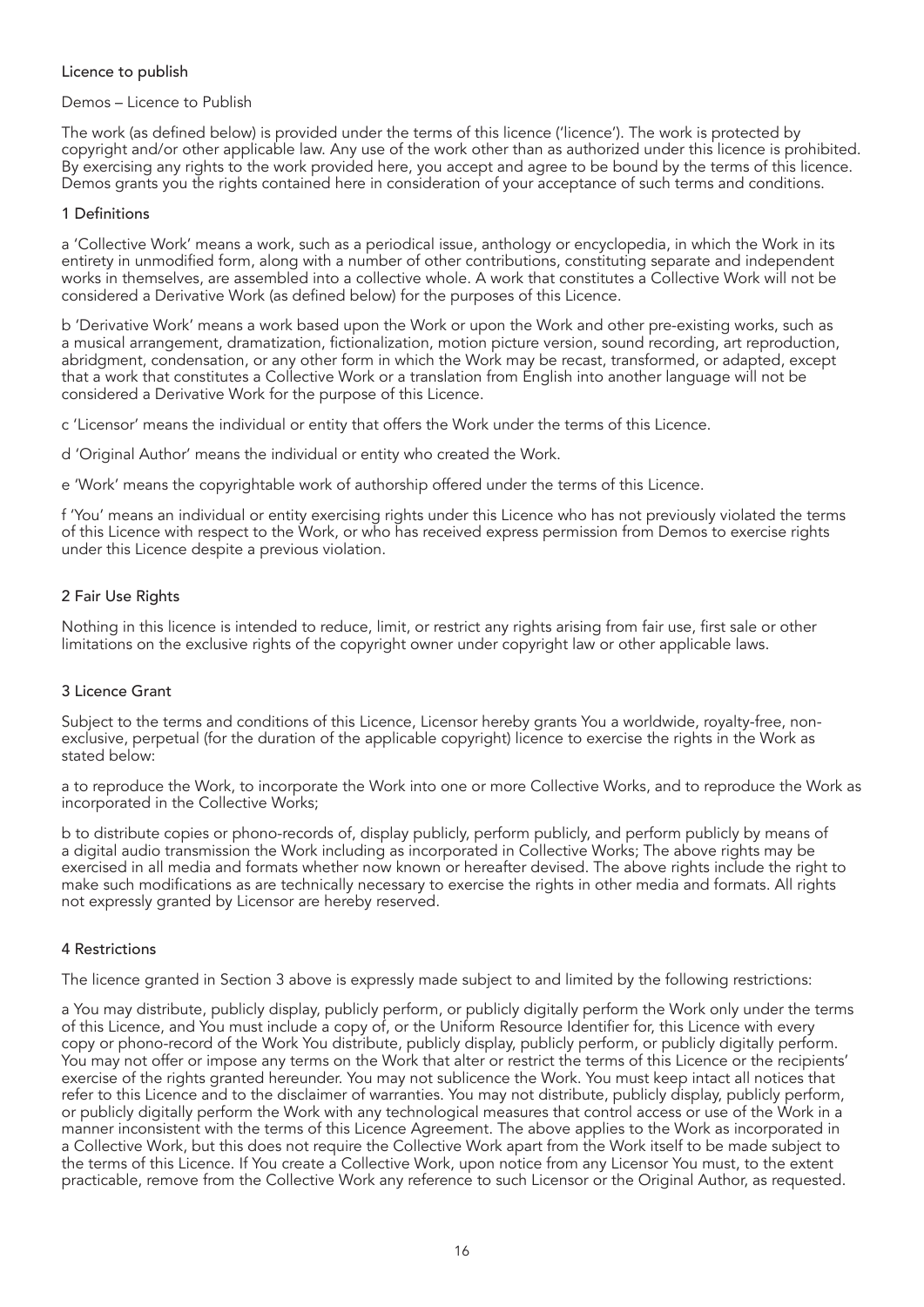b You may not exercise any of the rights granted to You in Section 3 above in any manner that is primarily intended for or directed toward commercial advantage or private monetary compensation. The exchange of the Work for other copyrighted works by means of digital file sharing or otherwise shall not be considered to be intended for or directed toward commercial advantage or private monetary compensation, provided there is no payment of any monetary compensation in connection with the exchange of copyrighted works.

c If you distribute, publicly display, publicly perform, or publicly digitally perform the Work or any Collective Works, you must keep intact all copyright notices for the Work and give the Original Author credit reasonable to the medium or means You are utilizing by conveying the name (or pseudonym if applicable) of the Original Author if supplied; the title of the Work if supplied. Such credit may be implemented in any reasonable manner; provided, however, that in the case of a Collective Work, at a minimum such credit will appear where any other comparable authorship credit appears and in a manner at least as prominent as such other comparable authorship credit.

#### 5 Representations, Warranties and Disclaimer

a By offering the Work for public release under this Licence, Licensor represents and warrants that, to the best of Licensor's knowledge after reasonable inquiry:

i Licensor has secured all rights in the Work necessary to grant the licence rights hereunder and to permit the lawful exercise of the rights granted hereunder without You having any obligation to pay any royalties, compulsory licence fees, residuals or any other payments;

ii The Work does not infringe the copyright, trademark, publicity rights, common law rights or any other right of any third party or constitute defamation, invasion of privacy or other tortious injury to any third party.

b Except as expressly stated in this licence or otherwise agreed in writing or required by applicable law, the work is licenced on an 'as is' basis, without warranties of any kind, either express or implied including, without limitation, any warranties regarding the contents or accuracy of the work.

### 6 Limitation on Liability

Except to the extent required by applicable law, and except for damages arising from liability to a third party resulting from breach of the warranties in section 5, in no event will licensor be liable to you on any legal theory for any special, incidental, consequential, punitive or exemplary damages arising out of this licence or the use of the work, even if licensor has been advised of the possibility of such damages.

### 7 Termination

a This Licence and the rights granted hereunder will terminate automatically upon any breach by You of the terms of this Licence. Individuals or entities who have received Collective Works from You under this Licence, however, will not have their licences terminated provided such individuals or entities remain in full compliance with those licences. Sections 1, 2, 5, 6, 7, and 8 will survive any termination of this Licence.

b Subject to the above terms and conditions, the licence granted here is perpetual (for the duration of the applicable copyright in the Work). Notwithstanding the above, Licensor reserves the right to release the Work under different licence terms or to stop distributing the Work at any time; provided, however that any such election will not serve to withdraw this Licence (or any other licence that has been, or is required to be, granted under the terms of this Licence), and this Licence will continue in full force and effect unless terminated as stated above.

#### 8 Miscellaneous

a Each time You distribute or publicly digitally perform the Work or a Collective Work, Demos offers to the recipient a licence to the Work on the same terms and conditions as the licence granted to You under this Licence.

b If any provision of this Licence is invalid or unenforceable under applicable law, it shall not affect the validity or enforceability of the remainder of the terms of this Licence, and without further action by the parties to this agreement, such provision shall be reformed to the minimum extent necessary to make such provision valid and enforceable.

c No term or provision of this Licence shall be deemed waived and no breach consented to unless such waiver or consent shall be in writing and signed by the party to be charged with such waiver or consent.

d This Licence constitutes the entire agreement between the parties with respect to the Work licenced here. There are no understandings, agreements or representations with respect to the Work not specified here. Licensor shall not be bound by any additional provisions that may appear in any communication from You. This Licence may not be modified without the mutual written agreement of Demos and You.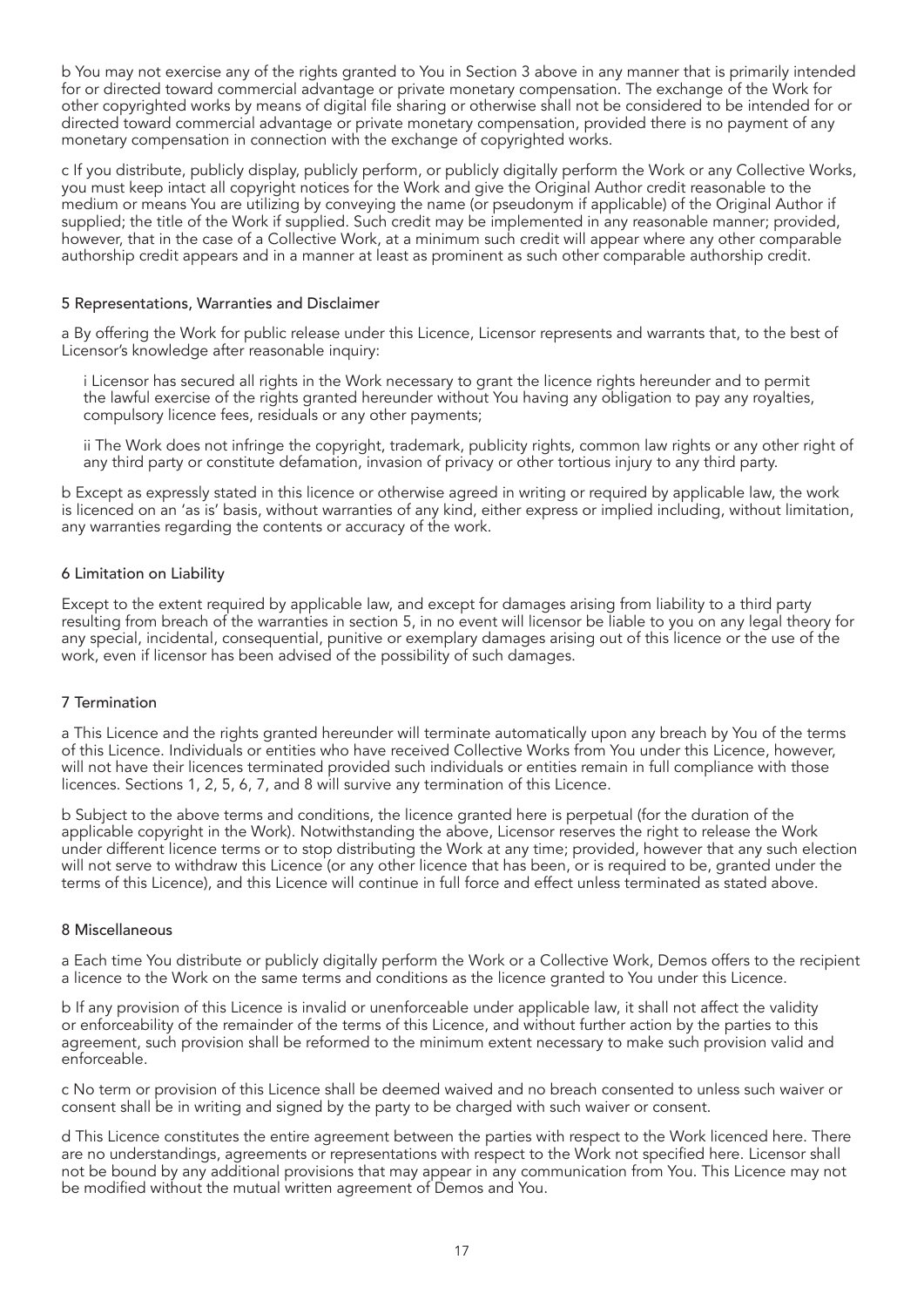# DEMOS

Demos is a champion of people, ideas and democracy. We bring people together. We bridge divides. We listen and we understand. We are practical about the problems we face, but endlessly optimistic and ambitious about our capacity, together, to overcome them.

At a crossroads in Britain's history, we need ideas for renewal, reconnection and the restoration of hope. Challenges from populism to climate change remain unsolved, and a technological revolution dawns, but the centre of politics has been intellectually paralysed. Demos will change that. We can counter the impossible promises of the political extremes, and challenge despair – by bringing to life an aspirational narrative about the future of Britain that is rooted in the hopes and ambitions of people from across our country.

Demos is an independent, educational charity, registered in England and Wales. (Charity Registration no. 1042046)

Find out more at **[www.demos.co.uk](http://www.demos.co.uk)**